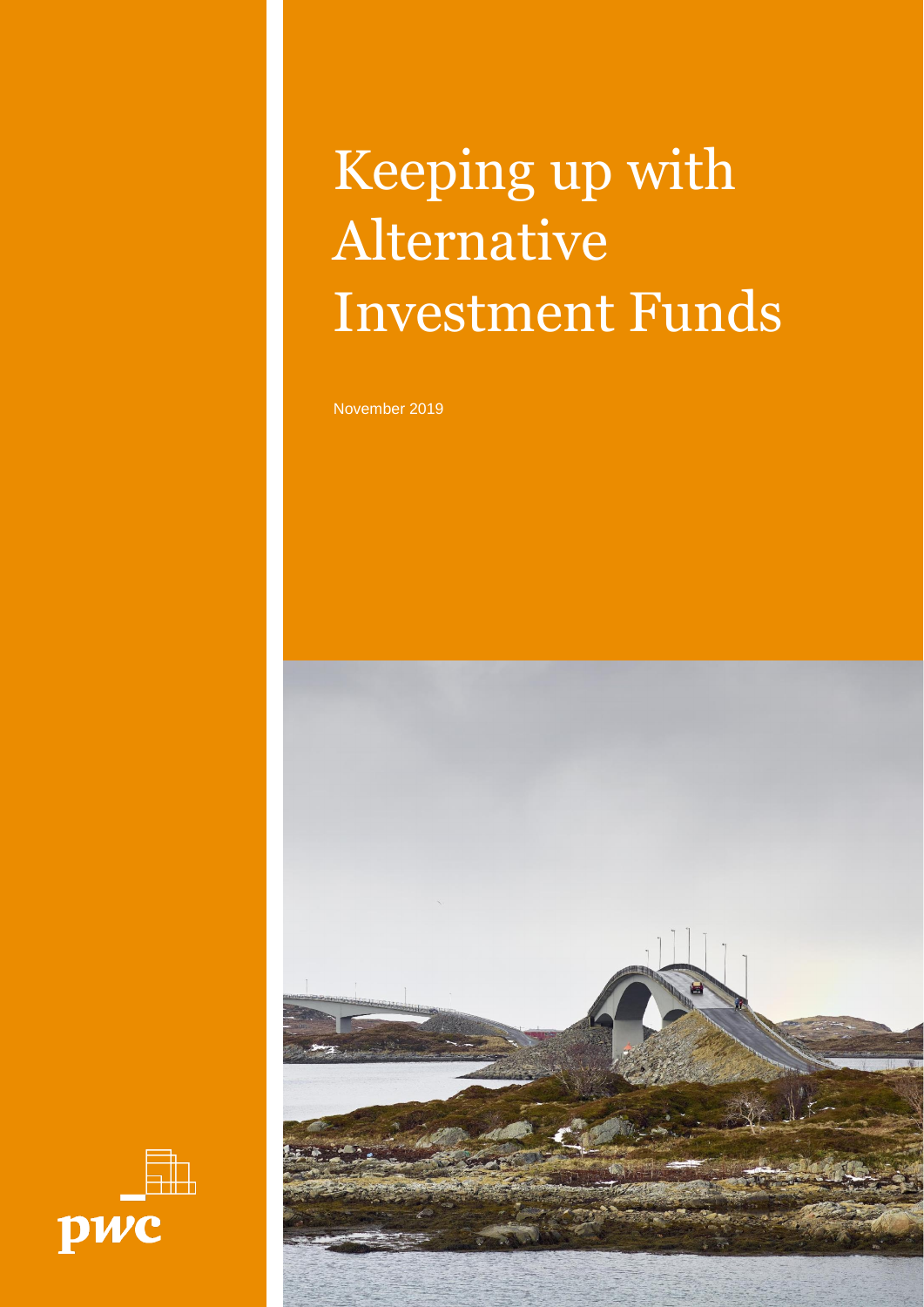<span id="page-1-0"></span>

LIBOR reform impact on the tax [affairs of alternative](#page-3-0)  investment funds go!

IR35 – [4 months to](#page-4-0) 

HMRC's focus on [investors in Offshore](#page-6-0)  funds

Smooth moves – using capital allowances and [business rates to your](#page-7-0)  advantage on an office move project [Contacts](#page-8-0)

## Introduction

Welcome to our November edition of Keeping up with Alternative Investment Funds.

We were delighted to hold two Alternative Investment Fund Network Breakfast Roundtable on 29<sup>th</sup> and 30<sup>th</sup> October, one for our Private Capital and Real Asset clients, hosted by Marc Susgaard-Vigon, and one for our Liquid Asset clients, hosted by Moonir Kazi. The topics of discussion covered at both events included:

**The transition of LIBOR** – We discussed LIBOR reform, especially how this will impact Private Equity and Credit Funds. We have taken the opportunity to address the main "talking points" in this edition.

**An update on EU MDR** – We discussed the roll out of the EU Mandatory Disclosure Regime ("DAC 6"), in particular:

Draft UK legislation has been circulated but with the upcoming General Election, the final regulations are now unlikely to be seen this year. The UK draft rules differ significantly from the Directive in respect of the "tax main benefit test" which also takes into account non-EU taxes but only applies where the tax advantage is contrary to the policies or principals of the legislation. In short, the UK main benefit test will only capture tax avoidance. Whilst that sounds helpful, disclosures may still be needed elsewhere in Europe under local EUMDR rules for the same arrangement.

Across Europe legislation is slipping into place and that is producing increased activity and awareness. The first filings at the end of next Summer are starting to look quite close. We explained at the Roundtable that Alternative Investment Fund managers should expect to start receiving questions from intermediaries and we recommended the attendees to start developing plans for managing EUMDR compliance.

**Rewards and remuneration in particular looking at the effects on Alternative Investment Fund managers** – Here we discussed how new digital capabilities are changing the way HMRC test the application of the employment related securities rules to the awards of co-investment and carried interest. The attendees had not necessarily seen much evidence in this space, but we understand that HMRC are now using existing data more effectively to test employer compliance.

**OECD Digitalisation of the Economy** – The proposed unified approach on Pillar I and the latest intel from OCED on Pillar II were the key points from this topic. Th[e work a](https://thesuite.pwc.com/insights/the-chancellors-spring-statement-pwc-update?utm_source=Newsletter&utm_medium=Email&utm_campaign=Newsletter_20032019)t the OECD is moving at pace and we expect more developments in the coming months particularly around Pillar I. We will await to see whether there will be a financial services exemption but in any event the changes around the transfer pricing models particularly around marketing / distribution models could have impact for most Alternative Investment Managers. Similarly, the Pillar II work on the development of the minimum tax, and particularly for Continental European countries, represents the basis by which they can collect additional tax. We expect that most of this work will be done by about Q3, 2020.

#### **PwC Alternative Investment Funds Conference 2020**

We will be holding the Alternative Investment Funds Conference on Tuesday 25 February 2020 from 1.30pm at our More London office.

This conference will focus on a broad spectrum of issues arising to asset managers who provide alternative investment products to their clients ranging across private equity, private credit, liquid assets / hedge funds and real asset investing.

Topics we will be covering include 21st Century Fund Structuring, 21st Century Management Company Structures and Issues, OECD latest proposals around Transfer Pricing and HMRC Activity & Operational Resilience.

The conference will feature presentations and panel discussions from a mixture of speakers. In addition, you will get a chance to interact with PwC's technology, data, consulting and cyber security teams over coffee and drinks.

We very much hope that you will be able to join us at the event and if you have any questions please get in touch with your usual PwC contact.

#### **Latest Developments**

As the uncertainty around Brexit continues the current hot topic in the UK is the General Election due to take place on 12 December 2019. With some party manifestos discussing an increase in taxes and others an effective abolishment in some taxes we await the final result and expect to update you on this in next month's edition.

Meanwhile, there are plenty of other matters to update you on and this November edition focuses on the following topics:

- Non-resident capital gains tax update here we provide an update on the new UK non-resident capital gains tax rules ('UK NRCGT') and their impact on non-resident Collective Investment Vehicles ('CIVs'), as well as some responses from HMRC to some of the queries raised by the Investment Association ('IA').
- LIBOR reform impact on the tax affairs of Alternative Investment Funds – we provide an overview of the LIBOR reform in 2022 and potential consequences.
- $IR35 4$  months to go! we cover an overview of IR35 and with only a few months to go until the new regime takes effect, we identify some of the practical challenges to consider prior to April.
- HMRC's focus on investors in Offshore Funds we provide a brief overview of offshore funds and the reporting fund status regime.
- Smooth moves using capital allowances and business rates to your advantage on an office move project – here we cover an overview of how you can maximising the UK tax relief available through the capital allowances regime. We have also include a step plan to help navigate through this area.

We hope that you find this edition helpful and, we look forward to bringing you more informative updates and insights in the future.

Your usual PwC contact, or one of our colleagues listed on the contacts page, will be more than happy to discuss the finer details of any topics that grab your attention.



### Marc Susgaard-Vigon

M: +44 (0)7795 222478 E: marc.susgaard-vigon@pwc.com



### Robert Mellor

M: +44 (0)7734 607485 E: robert.mellor@pwc.com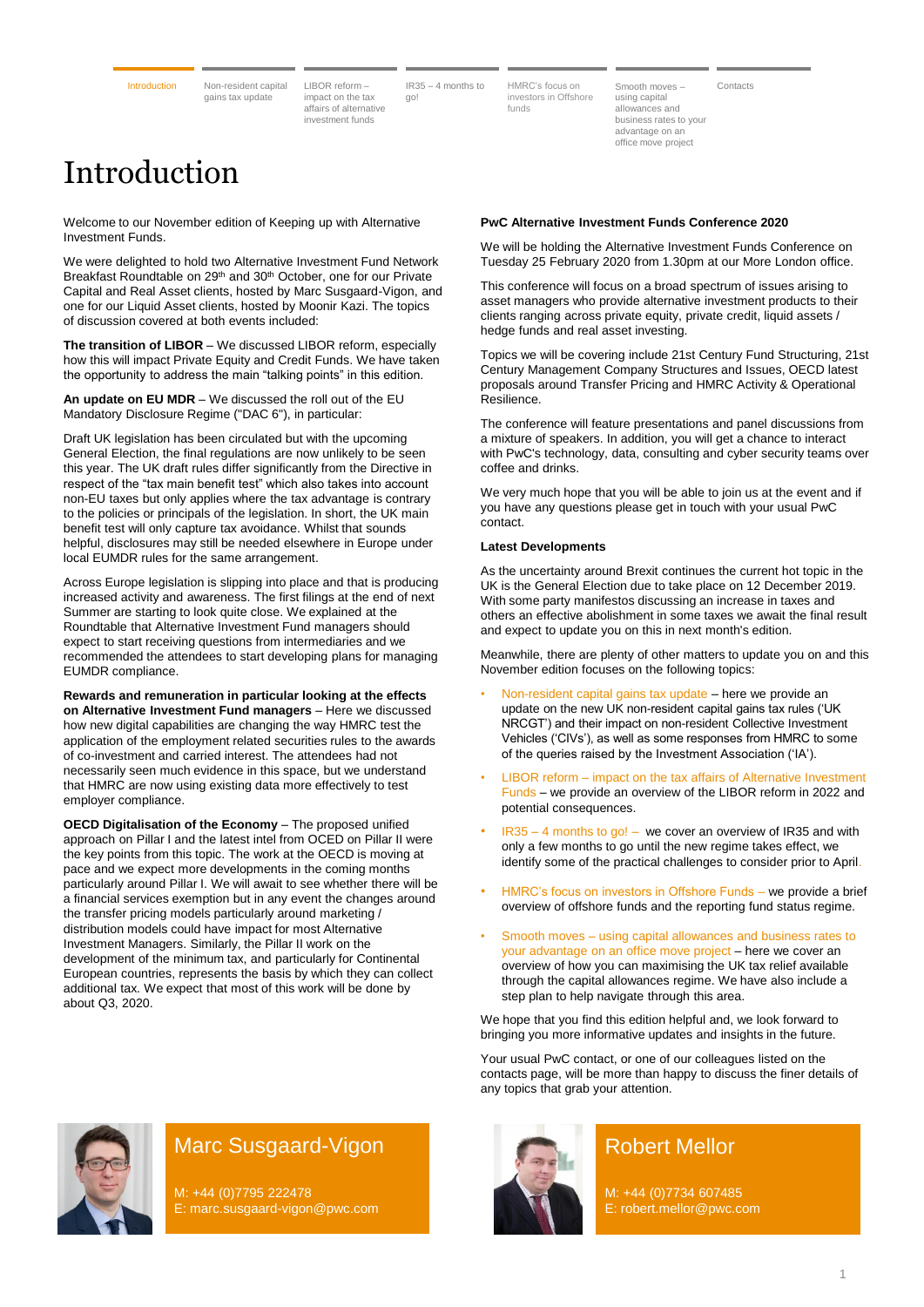<span id="page-2-0"></span>

LIBOR reform – impact on the tax [affairs of alternative](#page-3-0)  investment funds go!

IR35 – [4 months to](#page-4-0) 

HMRC's focus on investors in Offshore funds

Smooth moves – using capital allowances and [business rates to your](#page-7-0)  advantage on an office move project [Contacts](#page-8-0)

## Non-resident capital gains tax update

#### **Context**

Following previous editions of Keeping up with Alternative Investment Funds on the new UK non-resident capital gains tax rules ('UK NRCGT') and their impact on non-resident Collective Investment Vehicles ('CIVs'), there have been further updates and clarifications.

#### **Update**

As noted in September, HMRC issued draft regulations which were open for consultation until the 25th October 2019. Notable amendments made by the proposed regulations include:

- CIVs which make a transparency election to be treated as partnerships will need to disclose information in relation to their investors, and they will also have an obligation to submit partnership returns.
- Tax exempt investors that indirectly invest in UK property rich vehicles (other than REITs) can continue to benefit from exemption when they invest through holding structures such as CCFs/JPUTs/FCPs. This is subject to the holding structures being wholly (or almost wholly) owned by tax exempt investors.

#### **Market representations**

The Investment Association ('IA') submitted their response to the consultation requesting:

- The NRCGT rules to allow REITs to make the relevant transparency/exemption elections to bring them on the same footing as PAIFs and other UK property rich entities.
- Allow tax transparent funds (such as Irish CCFs, French FCPs, JPUTs) investing in REITs to make the relevant elections under the NRCGT rules. These entities typically cannot access DTT as they are transparent for tax purposes, and unless they are UK property rich, they cannot make the relevant elections. This means that they will suffer the tax burden which will be passed on to their investors under the NRCGT rules, even where the investors could have benefited from treaty relief had they invested in the assets directly.

#### **HMRC response**

HMRC recently responded to some of the queries raised by the IA which should help provide more clarity.

#### **Next steps for alternative investment funds**

- Ensure you review your full product ranges and assess whether there are any property investments likely to bring them in the scope of the new rules.
- You should then review your investor base to determine which if any exemptions/reliefs are available to them.
- Registration, filing and tax payment deadlines will depend upon the specific facts in each case and may not be aligned product by product, as such you should consider your filing and reporting obligations under the rules for any disposals made on or after 6 April 2019.
- **Contacts**



**Richard Williams** Partner

M: +44 (0)77725 632540 E: richard.x.williams@pwc.com



**Farhana Raval Director**

M: +44(0)7703 563245 E: farhana.raval@pwc.com

- Sub-funds of offshore umbrella funds will be treated in the same way as UK sub-funds for the purposes of the application of the instalment payment regulations, and therefore will not be deemed to be 'associated companies' for Quarterly Instalment Payment ('QIP') purposes.
- There should be no penalty for registering a CIV for UK CT purposes prior to the first disposal of a UK property rich vehicle. However, in doing so, the offshore CIV accounting period structure may have been set up incorrectly on HMRC systems. The offshore CIV may receive a notice to file a return for a period during which a disposal has not been made. In such cases, providing that the return filing date had not yet been reached, the offshore CIV may alter the accounting period to the correct one via Online Services. Please do speak to us if you think this issue is relevant in your case.
- Despite HMRC guidance stating that a 12 month accounting period for an offshore CIV will only apply if there are more than 4 disposals in a year, all offshore CIVs are currently being treated as having a 12 month accounting period. If however, a particular offshore CIV will have 3 or fewer disposals in a financial year, they may have a one-day AP for each disposal if this is preferable. The CIV will have to notify HMRC of the relevant accounting period structure.
- If the accounts are not prepared under UK GAAP, US GAAP or IFRS, non-resident may submit PDFs of their accounts (i.e. no iXBRL tagging required). Otherwise they are subject to the same filing requirements as UK resident companies.

• HMRC have provided clarity on a number of points that were raised, however there are still unanswered questions and inadvertent practical implications which require further commentary.

Developments in the legislation, regulations, guidance and ongoing

dialogue with HMRC should be closely monitored.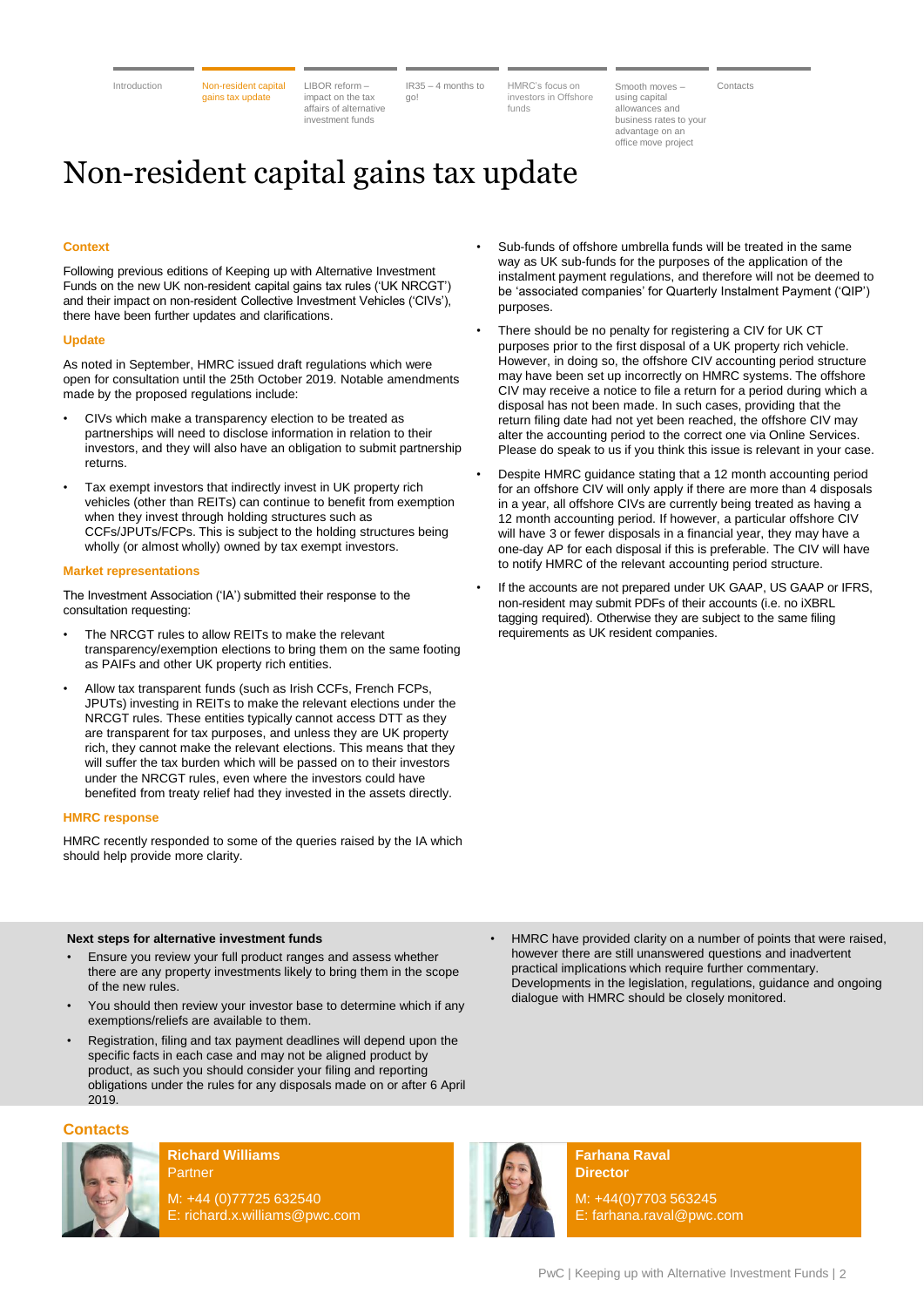<span id="page-3-0"></span>

LIBOR reform – impact on the tax [affairs of alternative](#page-3-0)  investment funds go! HMRC's focus on investors in Offshore funds

Smooth moves – using capital allowances and business rates to your advantage on an office move project  $IR35 - 4$  months to HMRC's focus on Smooth moves - [Contacts](#page-8-0)

## LIBOR reform – impact on the tax affairs of alternative investment funds

LIBOR, the London Int[erbank Offered Rate,](https://thesuite.pwc.com/media/9505/keeping-up-with-asset-and-wealth-management-tax-february-2019.pdf) which was famously described as 'the world's most important number', is set for retirement by 2022. After a series of scandals culminating in the LIBOR rigging scandal in 2012 and subsequent public oversight of the figure, the FSA has called time on LIBOR, and the contributing financial institutions will no longer be required to provide the requisite data. LIBOR's shoes, with £300 trillion of assets linked to LIBOR worldwide, or five times global GDP, will be difficult to fill.

Since the announcement by the Bank of England in 2017, a raft of new measures have been floated to replace LIBOR, but consensus has fallen on SONIA ('Sterling Overnight Interbank Average rate'), as the preferred sterling replacement. USD rates are expected to be tied to SOFR ('Secured Overnight Financing Rate'), Euro rates to EONIA ('Euro Overnight Index Average') and CHF to the SARON ('the Swiss Average Rate Overnight').

#### **Changes underway**

Large financial institutions (predominantly banks) have started to adapt their floating rate contracts to adapt to the new environment, typically combining LIBOR with its replacement index rate in its contracts. However, with £300 trillion worth of underpinning contracts to re-write worldwide, the process is painful, and the consequences not well understood.

Meanwhile, the IASB is still consulting with stakeholders how best to tackle the difficulties the change throws up. The IASB comment window on the Phase I exposure draft closes on 17 June 2019, but there are myriad areas which the IASB will have to consider as part of its Phase II project on LIBOR reforms as well.

#### **Business implications**

Changes to the reference rate could have a substantial accounting impact across all businesses. Cash instruments and derivatives currently tied to LIBOR will require modification. However, if that modification is deemed to be 'substantial', then the existing asset/liability will be derecognised from the balance sheet and replaced with the fair value equivalent, whilst any gain or loss would go to the P&L.

Similarly, a change in hedge documentation normally requires that the hedge relationship is discontinued; this may give rise to hedge ineffectiveness in a cash flow hedge. Further, previously effective hedge arrangements may no longer meet the criteria under IAS39 to be deemed effective if the market valuation of the hedging instrument

#### **Next steps for Alternative Investment Funds**

It continues to be important that Alternative Investment Funds establish a LIBOR transition project and thoroughly assess their and their clients' exposure to LIBOR.

moves ahead of the change in the underlying asset (or vice versa). Whether there is an accelerated or delayed response to the LIBOR change in the market will impact whether hedges remain effective, any failed hedges will again be taken to the P&L.

#### **Consequences for Tax**

While the principle impact of LIBOR reform will fall on the accountants and lawyers, changes could have significant knock-on tax consequences. The de facto 'deemed disposal' of cash instruments and derivatives may trigger any unrealised gains to be recycled through the P&L and subject to tax.

Second, changes in loan relationship income from intra-group loans are likely to change the arithmetic on Groups' CIR calculations. The proposed rates are roughly equivalent, but with large amounts of variable rate debt, even a small shift could be significant. The carry forward provisions of excess interest expense should capture any additional volatility, but messaging that is crucial.

Third, any change to the underlying value of business as a result of changes in the discount rate may impact DTA recoverability. Broadly, we expect that the new measures will be more volatile, and so DTA recognition may fluctuate year-to-year. Together with crystalised tax charges, this is likely to impact Solvency II, albeit on a lesser basis than the first tier impact of implementation.

• Once the scope of the change has been quantified, it is also important to understand how the changes are likely to be handled from an accounting perspective. If contracts are valued on a LIBOR replacement rate, the fair value of those contracts may change ahead of any actual changes to contracts.





**James Stewart Director** M: +44 (0) 7469 033107 E: james.w.stewart@pwc.com



**Fiona Lehane Partner** M: +44 (0) 7802 660565 E: fiona.m.lehane@pwc.com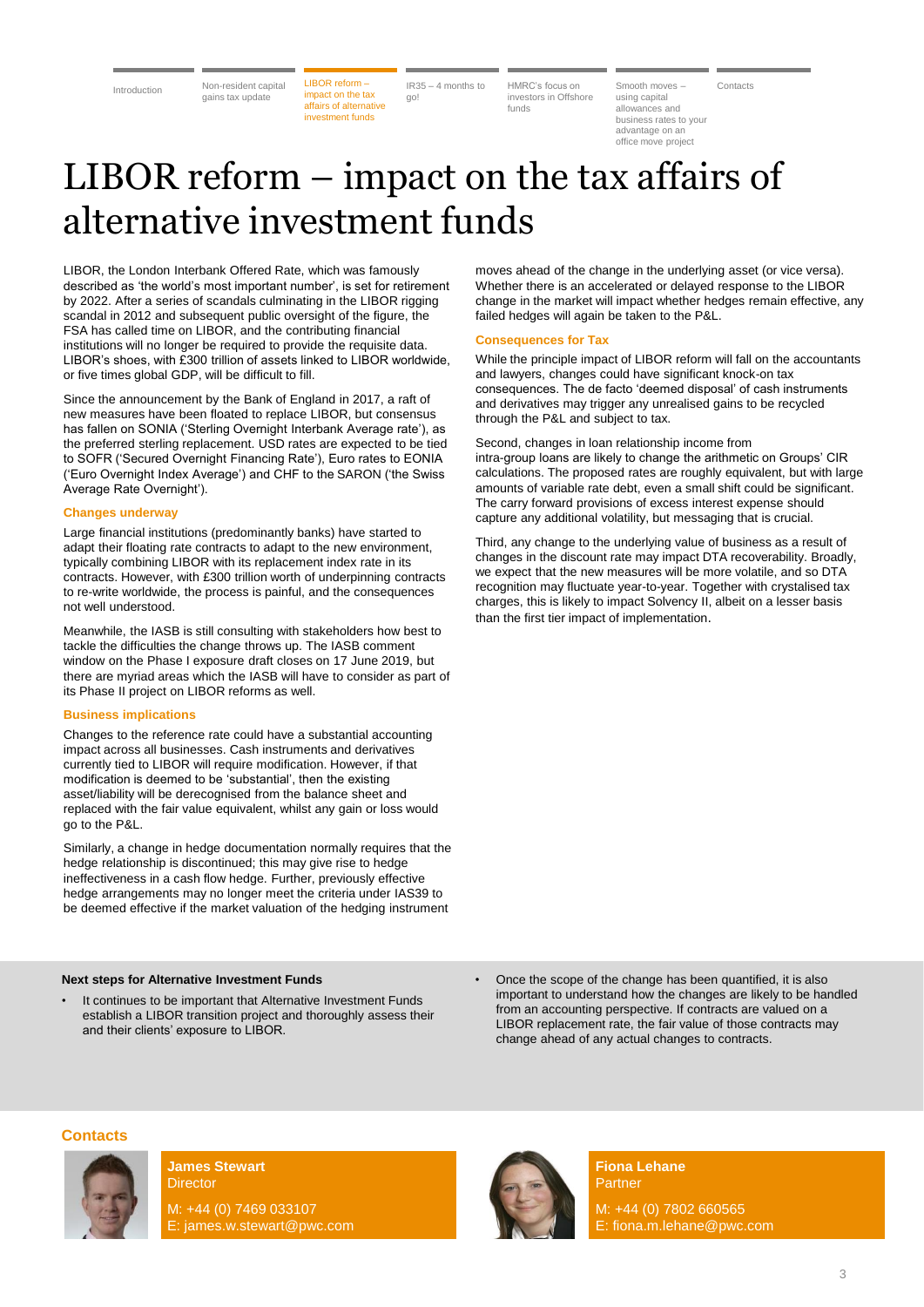<span id="page-4-0"></span>

LIBOR reform impact on the tax [affairs of alternative](#page-3-0)  investment funds go!

IR35 – [4 months to](#page-4-0)  HMRC's focus on investors in Offshore funds

Smooth moves – using capital allowances and [business rates to your](#page-7-0)  advantage on an office move project

[Contacts](#page-8-0)

## $IR35 - 4$  months to go!

The forthcoming off payroll working in the private sector legislation represents one of the most significant changes to the taxation of the contingent workforce for 20 years.

With only a few months to go until the new regime takes effect, this article looks at some of the practical challenges asset managers will need to consider prior to April.

#### **Background**

Currently, where a private sector enterprise engages with its contingent workforce via personal service companies (PSCs) or other intermediaries, it is (normally) insulated from any obligation to assess the status of the worker and to apply PAYE/NIC. Instead this obligation sits with the worker (via his/her PSC).

From 6 April 2020, this responsibility will be transferred such that medium or large sized asset managers will be responsible for assessing the employment status of the worker and any resultant PAYE, NIC and Apprenticeship Levy obligation will need to be met by the "fee payer" (which could be the asset manager "client" or a third party such as an MSP or agency).

1. Cost - All things being equal, a contingent worker, who is regarded under IR35 as a "disguised employee" will attract a 14.3%, above the line cost, in the form of employer's NIC and Apprenticeship Levy. For businesses in the sector with partial exempt status for VAT purposes, this problem is compounded as IR35 doesn't change the VAT status of the worker and, therefore, they may continue to suffer blocked input VAT as well as an increased NIC bill. Furthermore, certain "critical" workers may demand "make whole" payments to compensate them for what they contend is a loss in take home pay;

2. Operational risk - Many contingent workers may be engaged on business critical projects. Many of these contractors may be concerned with both the immediate tax hit of a disguised employment assessment under IR35 as well as the optics of the engager taking a view that is contrary to their previous "self assessment" in earlier years. In this regard, whilst a recent HMRC guidance note indicates that HMRC would "only use information resulting from these changes to open a new enquiry into earlier years if there is reason to suspect fraud or criminal behaviour", this is unlikely to fully alleviate contractor concerns given the statement's lack of statutory force and absence of an explicit prohibition of data being used in "open" or "routine" enquiries. Consequently, there is a risk that contractors may seek to move for optical or cost reasons even if a new role is subject to PAYE which may in turn have an impact on project delivery;

3. Tax risk - In the UK, there is no statutory definition of employment. Instead, organisations and workers alike must look to a series of tests devised by the courts and paint a picture of whether the worker is, in reality, an employee based on the facts of each engagement. Such an assessment naturally requires a degree of judgment which is capable of being challenged by the worker, through a "client led" statutory appeals process, and HMRC.

The draft legislation includes a "reasonable care" test whilst HMRC have also stated they will stand behind the results of their CEST assessment tool "provided the information input is accurate and the tool is used in accordance with [their] guidance".

IR35 may thus be thought of as a balancing act for Alternative Investment Funds, ensuring their compliance systems and/or operating model is designed to eliminate tax risk whilst simultaneously taking measures to reduce cost where appropriate and mitigate against operational risk.

#### **Understanding the current state**

We would regard a current state assessment as being a critical precursor to any IR35 planning exercise. Such an exercise enables businesses to forecast the potential impact on their cost base, identify data or control deficiencies and any business critical resources potentially "at risk" under IR35.

Common problems at this stage include; identifying PSCs who meet the gateway tests for IR35 (but may be hidden amongst other vendors in the General Ledger or embedded in larger consultancy contracts), assessing for "disguised employment" status and modelling for the impact of different decisions.

#### **A desired end state**

It is important that key stakeholders in any organisation have a shared vision of the desired end state for IR35 reform. This vision will be informed by agreement over key design principles and an understanding of the current state but must also be tempered by pragmatism given the short time remaining to be compliant.

Key questions informing this strategy include:

- What appetite is there for change within the organisation:
- Is there scope for wholesale/selective changes to operating/procurement models to reduce administration and/or cost or does the organisation simply want to create a process to ensure it can remain compliant under the new law;
- Should a strategy be built to address an organisation's direct responsibilities or should a more holistic approach be taken to managing risk in the supply chain; and
- Does the organisation understand the labour market dynamics of its impacted workforce? What tolerance does the organisation have to workforce churn.

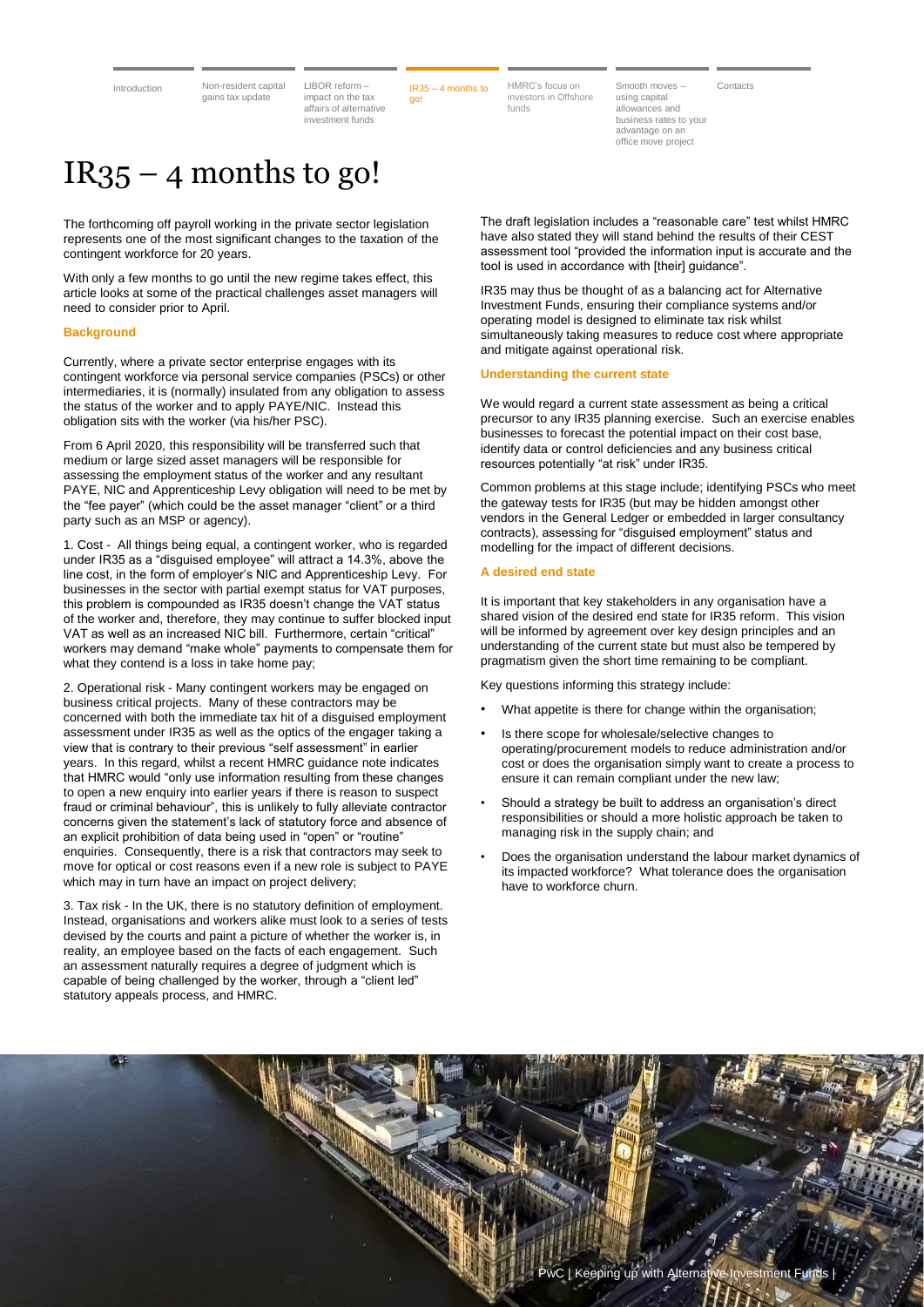<span id="page-5-0"></span>

LIBOR reform – impact on the tax [affairs of alternative](#page-3-0)  investment funds

IR35 – [4 months to](#page-5-0)  go!

HMRC's focus on [investors in Offshore](#page-6-0)  funds

[Contacts](#page-8-0)

Smooth moves – using capital allowances and [business rates to your](#page-7-0)  advantage on an office move project

## $IR35 - 4$  months to go!

#### **Executing the plan**

Once there is this shared vision, an implementation plan can be developed, refined and put into action. Here too, there will be critical decisions and milestones. The details of this will depend on the aforementioned vision but may include, for example;

- The design of the assessment process and choice of platform;
- The development of a communications strategy and appeals process;
- The implementation and testing of appropriate compliance systems; and
- Overall governance (including addressing any non-compliant models which may be marketed to the business).

#### **Conclusion**

IR35 represents a sizeable challenge for asset managers given the traditionally high use of contingent workers.

Responsibility for managing the issue will cut across a number of functions and competencies but tax and finance will have a key role at each stage of the process from understanding the current state, through to developing and executing on the strategy.

Given the expansive nature of the issue and limited time remaining before the new rules take effect, we are recommending that all organisations ensure that they do not leave it too late to adequately plan for and deliver a compliant IR35 strategy.



#### **Next steps for Alternative Investment Funds**

- Ensure that they have identified the contractors and supply chains potentially caught by IR35 and form a view of the worker'scriticality and tenure.
- Undertake an assessment to determine which workers and roles are likely to be regarded as "disguised employees" under IR35.
- Undertake cost forecasting of different options and pay policies.
- Assess options and develop a project plan to implement the chosen strategy.

#### **Contacts**



**Sam Moore Director** 

M: +44 (0)7483 440171 E: sam.j.moore@pwc.com



**Jonathan Berger** Senior Manager

M: +44 (0)7841 563863 E: jonathan.p.berger@pwc.com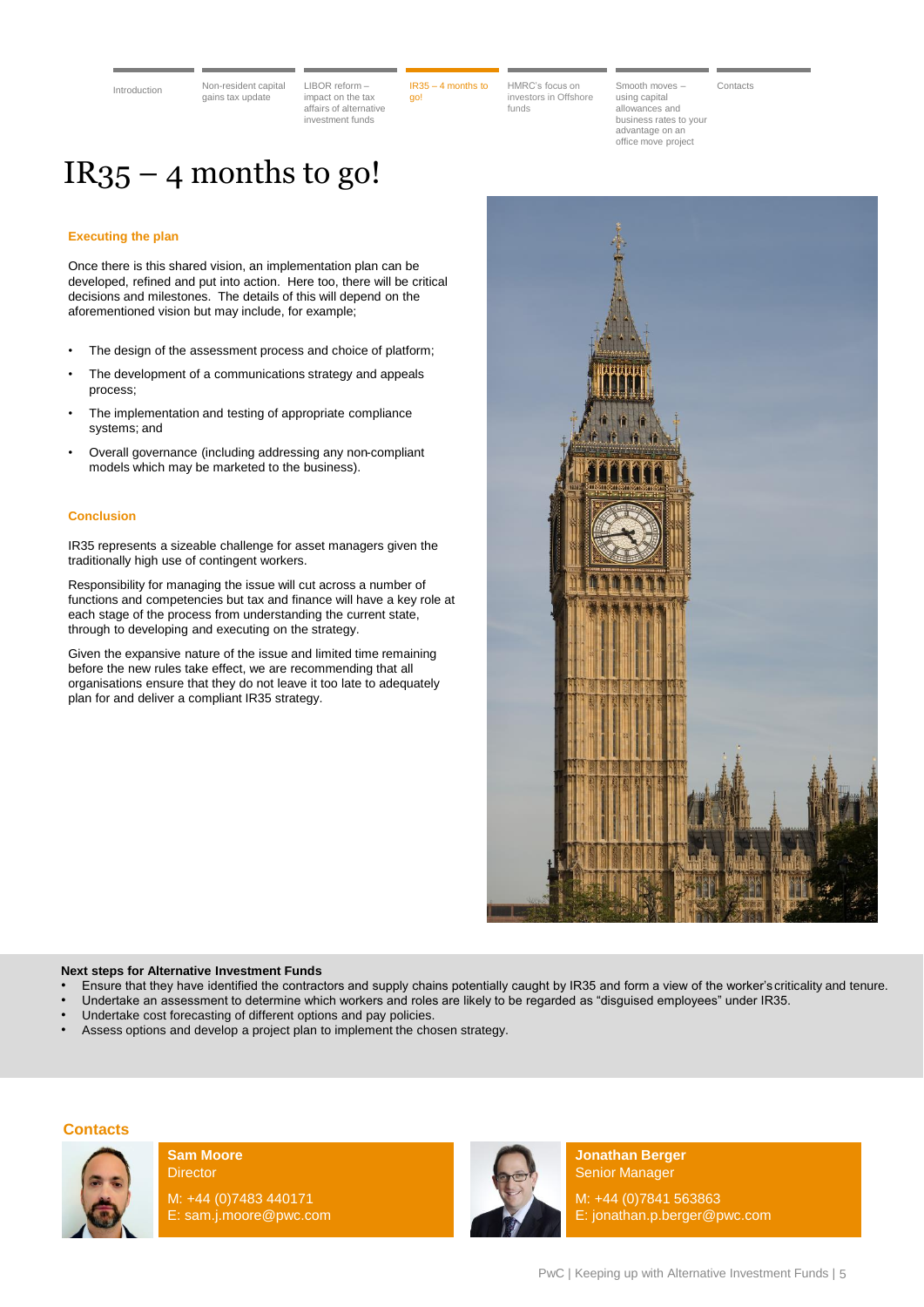<span id="page-6-0"></span>

LIBOR reform impact on the tax [affairs of alternative](#page-3-0)  investment funds

IR35 – [4 months to](#page-4-0)  go!

HMRC's focus on investors in Offshore funds

Smooth moves – using capital allowances and [business rates to your](#page-7-0)  advantage on an office move project [Contacts](#page-8-0)

## HMRC's focus on investors in Offshore Funds

#### **Background**

In advance of the personal tax return filing deadline on 31 January 2020, HMRC have started issuing "nudge letters" to high net worth individuals and those dealt with by HMRC's wealthy and mid-sized business unit who may hold interests in Offshore Funds. These letters are designed to educate investors so they can comply with their tax filing obligations.

The letters issued by HMRC give details of the differing tax treatment of the amounts realised from investments in Offshore Funds, which varies depending on whether the funds are regarded as 'approved' by HMRC (i.e. funds with UK Reporting Fund Status). Due to the complexity of these rules, HMRC suggests that mistakes can be made in this area when completing tax returns.

#### **Taxation of Offshore Funds**

Broadly, HMRC define an Offshore Fund as an investment vehicle resident in a territory outside of the UK. The status of the Offshore Fund will determine how HMRC taxes income arising from these investments, and individuals must ensure they declare the appropriate amounts on their tax return.

Some fund managers, predominantly in the alternative fund management sector, have for a variety of reasons adopted the position that their offshore vehicles do not fall within the offshore fund rules, either because they do not meet the definition of a 'mutual fund' or because they can rely on the Unlisted Trading Company Exception (applicable to many Private Equity and private credit funds). As a result these vehicles have not obtained Reporting Fund Status.

However, many Offshore Mutual Funds would fall under offshore fund rules and where an Offshore Fund has obtained Reporting Fund Status ('RFS'), individuals must declare the amount of any cash distributions received during the tax period alongside the Excess Reportable Income ('ERI'), which is broadly the amount of taxable income which remains in the Fund each period following distributions. ERI is deemed to arise 6 months after the end of the Offshore Fund's period of account and care should be taken to ensure ERI is included in the individual's tax return for the relevant tax year. For example, where an Offshore Fund's year-end falls on 31 December 2019, any ERI is deemed to arise on 30 June 2020 thus falling in the tax year 20/21 rather than tax year 19/20.

As the ERI is deemed income, which is not physically paid, it is often missed by individuals as it is generally not included in end of tax year reports that are provided. As such, the onus often falls on the individual to determine if any ERI should be reported on their tax returns.

#### **HMRC Correspondence**

The nudge letters tell the individual that it is their responsibility to tell HMRC about their UK tax liabilities from offshore income and gains anywhere in the world, and that it is important that taxpayers check that they have declared all their UK tax liabilities.

The letters generally give 30 days to respond and all of them include a "Certificate of Tax Position" form which HMRC ask the individual to complete and return whether they have additional tax liabilities to

#### **Contacts**



**James Stewart Director** 

M: +44(0)7469 033107 E: james.w.stewart@pwc.com



**Peter Rivers Director** 

M: +44 07725 633149 E: peter.rivers@pwc.com

#### disclose or not.

On the certificate, the individual is asked to sign and make a declaration to the effect that:

1.The information they provide on the certificate is "correct and complete to the best of their knowledge and belief" ; and 2.They understand that choosing to make a false statement or complete a false certificate is a criminal offence that can result in investigation and prosecution.

Recipients are also asked to tick that either:

1.Their tax affairs need to be brought up to date and they will make a disclosure of irregularities through the Worldwide Disclosure Facility ('WDF'); or

2.Their tax affairs do not need updating and they do not have additional tax to pay.

There is then a further declaration: "I have declared all of my offshore income, assets and gains which are taxable in the UK".

#### **What you should do if you receive one of these letters from HMRC?**

- The first point to note is that HMRC is saying in the letter that they are aware that you have overseas income, not that your tax return is necessarily wrong. Also there is no legal obligation on you to complete the 'Certificate of tax position' and return it to HMRC. However, it is essential to check whether your tax affairs are correct and complete to the best of your knowledge and belief before responding to the letter.
- If no disclosure is needed, you may want to consider sending HMRC an explanation by letter. Where no response is received, HMRC may follow up so not responding at all could attract more attention from HMRC. Responding to the initial letter may reduce the risks of further action being taken by HMRC.
- If a disclosure is required, the letter advises that this must be made via the WDF but using the WDF may not necessarily be the most appropriate method. Depending on your individual circumstances, other approaches may be better.

#### **Next steps for Alternative Investment Funds**

- It is important those fund vehicles relying on exemptions from the Offshore Funds rules to review that analysis to ensure it remains valid and we recommend that you speak to your advisor if you are unsure.
- If you are in receipt of one of these letters and you would like advice on how to proceed, please contact your usual PwC contact or one of the contacts listed below.
- Individuals with investments in Offshore Funds should review their tax affairs to that any ERI has been correctly reported on their annual tax returns. The correct tax treatment upon disposal or receipt of distributions from Offshore Funds can also be complex and should also be reviewed.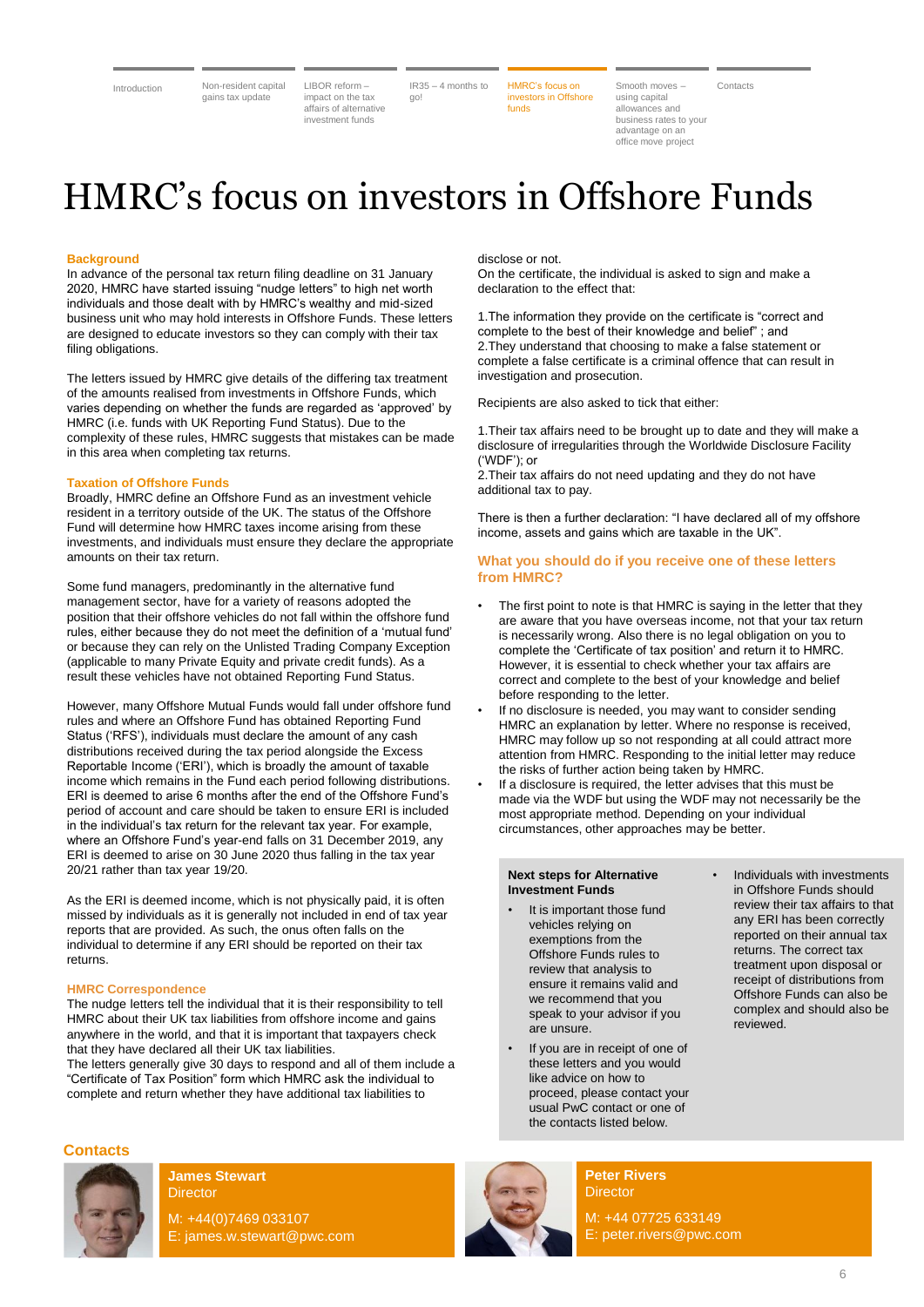<span id="page-7-0"></span>

LIBOR reform – impact on the tax [affairs of alternative](#page-3-0)  investment funds

IR35 – [4 months to](#page-4-0)  go!

HMRC's focus on investors in Offshore funds

Smooth mov using capital allowances and [business rates to your](#page-7-0)  advantage on an office move project

[Contacts](#page-8-0)

## Smooth moves – using capital allowances and business rates to your advantage on an office move project

#### **Background**

With record levels of new UK office space currently in construction and being pre-let, many businesses are currently in the midst of, or are gearing up for, an office move project in the short term. Our Alternative Investment Fund clients are no exception, with many upgrading their UK property portfolio to meet the demands of a modern workforce. Such one-off projects present unique challenges to internal tax and finance teams, particularly in the area of capital allowances and business rates where there has been recent legislative change.

Where an office move project is being planned, there are opportunities to optimise the UK tax position through:

- a) Maximising the UK tax relief available through the capital allowances regime; and
- b) Reducing the liability of business rates by utilising the available statutory reliefs and appraising the underlying property valuation.

We have set out a "step plan" below to help you navigate the benefits and difficulties of the rules.

#### **Step 1 - Exit from current premises and lease (incl. dilapidations and sub-leases)**

On exiting a current premises, it is important to consider how the decisions taken from legal, commercial and property perspectives will inform the required tax analysis. If the correct steps are not undertaken or the relevant information is not documented, the available tax relief can be reduced or even foregone.

Of course, a multitude of scenarios can take place on exit from an existing premises, each with their own tax complexities but the key point is that significant tax relief through capital allowances or revenue deductions may be available in respect of dilapidations payments/works on the exit of a lease. A reduction in business rates may be available if an existing office is left vacant until the end of the lease term.

#### **Step 2 - Agreement of lease for new premises (tenant incentives)**

On agreement of a new lease over a premises, tenant incentives offered by the landlord can include rent-free periods, cash inducements or capital contributions toward the tenant fit out works. While the first two options have their specific direct tax consequences, where capital contributions are received toward tenant works, the tax outcome will largely be driven by the commercial and legal position negotiated.

#### **Step 3 - Fit-out of new premises**

Given the capital expenditure typically involved in the primary fit-out works, the tax relief available through claiming capital allowances is material and is normally reviewed by a specialist capital allowances adviser to:

- a) Optimise the quantum of capital allowances available; and
- b) Identify all enhanced and accelerated tax reliefs (including Enhanced Capital Allowances, Research and Development Allowances, Structures and Buildings Allowances, Short Life Assets)

Given the quantum of tax relief at stake, HMRC expect to receive a detailed capital allowances analysis to support any claim for capital allowances within the tenant's relevant UK tax computations. Protecting your risk position with HMRC through appropriate analysis and disclosure in respect of the fit-out works is a critical element of the project, especially in light of the current UK tax environment.

It is also important to remember that in many circumstances business rates should not be paid during the tenant fit-out period at the full rate. A review of the business rates calculation for the periods affected by the fit-out works should be reviewed in detail to ensure the available reliefs are applied correctly.

#### **Step 4 - Ongoing costs and maintenance of new premises**

Once the new office is fully operational, we typically see businesses repair, reconfigure or expand the premises in the short to medium term. This presents another opportunity to maximise tax relief on the expenditure incurred either through capital allowances, structures and buildings allowances or revenue deductions. For tax purposes, a large percentage of such expenditure is typically revenue in nature and so the accounting classification becomes important in accelerating the available tax relief. Consideration of this point should be dealt with prior to the relevant financial statements being finalised and audited.

As referred to in Step 1, there may also be an opportunity to make a specific accounting provision for dilapidation works during the life of the lease, leading to an acceleration of the associated tax relief. Such planning should be considered in light of the specific facts of the required dilapidation works.

From a business rates perspective, it is important to ensure the correct rateable value is applied to the premises so that business rates paid are based on relevant and supportable data. This is particularly important where the premises are newly constructed by the landlord, given there will be no established rateable value for business rates purposes on initial occupation. Business rates costs are fixed for a number of years based on this valuation, as such it is important this analysis is undertaken thoroughly from the outset.

#### **Next steps for Alternative investment Funds**

- If you are in the early stages of an office move or are contemplating a move in the near future, seek capital allowances and business rates tax advice as early as possible. Your ability to optimise the tax position can diminish once legal agreements are entered into and the opportunities to plan ahead for the resulting tax analysis are closed off.
- If you are toward the completion phase of an office move or have already in place at your new office, there are still opportunities to generate UK tax relief.
- Optimising the capital allowances and business rates analysis concurrently is an efficient and beneficial approach to such projects.

#### **Contacts**



#### **Alex White Director**

M: +44(0)7483 417173 E: alex.white@pwc.com



**Darren Barker** Senior Manager

M: +44(0)7483 423445 E: darren.barker@pwc.com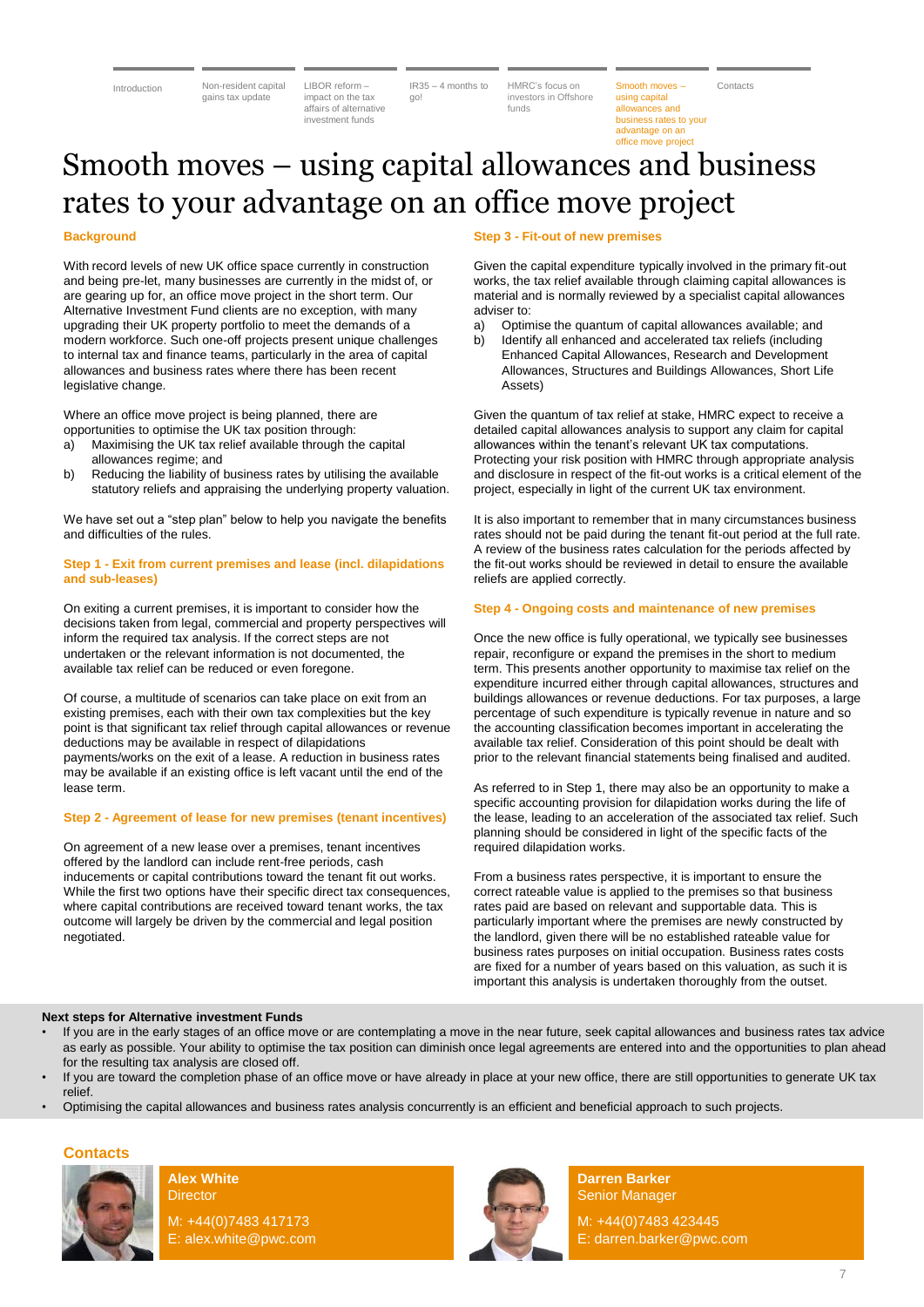<span id="page-8-0"></span>

LIBOR reform – impact on the tax [affairs of alternative](#page-3-0)  investment funds

IR35 – [4 months to](#page-4-0)  go!

HMRC's focus on [investors in Offshore](#page-5-0)  funds

#### **[Contacts](#page-8-0)**

using capital allowances and [business rates to your](#page-7-0)  advantage on an office move project

Smooth moves –

## **Contacts**



## Robert Mellor

M: +44 (0)7734 607485 E: robert.mellor@pwc.com



### Fiona Carpenter

M: +44 (0)7818 016620 E: fiona.carpenter@pwc.com



Marc Susgaard-Vigon

E: marc.susgaard-vigon@pwc.com

M: +44 (0)7702 678205 E: malcolm.j.collings@pwc.com

Malcolm Collings

M: +44 (0)7795 222478



### Darren Docker

M: +44 (0)7761 823601 E: darren.m.docker@pwc.com



### Leo Humphries

M: +44 (0)7802 659271 E: leo.humphries@pwc.com



## Christine Cairns

M: +44 (0)7974 207708 E: christine.cairns@pwc.com



### Moonir Kazi

M: +44 (0)7748 248665 E: moonir.x.kazi@pwc.com



### Jonathan Page

M: +44 (0)7876 446492 E: jonathan.page@pwc.com



### Lachlan Roos

M: +44 (0)7738 311271 E: lachlan.j.roos@pwc.com



### Richard Williams

M: +44 (0)7725 632540 E: richard.x.williams@pwc.com